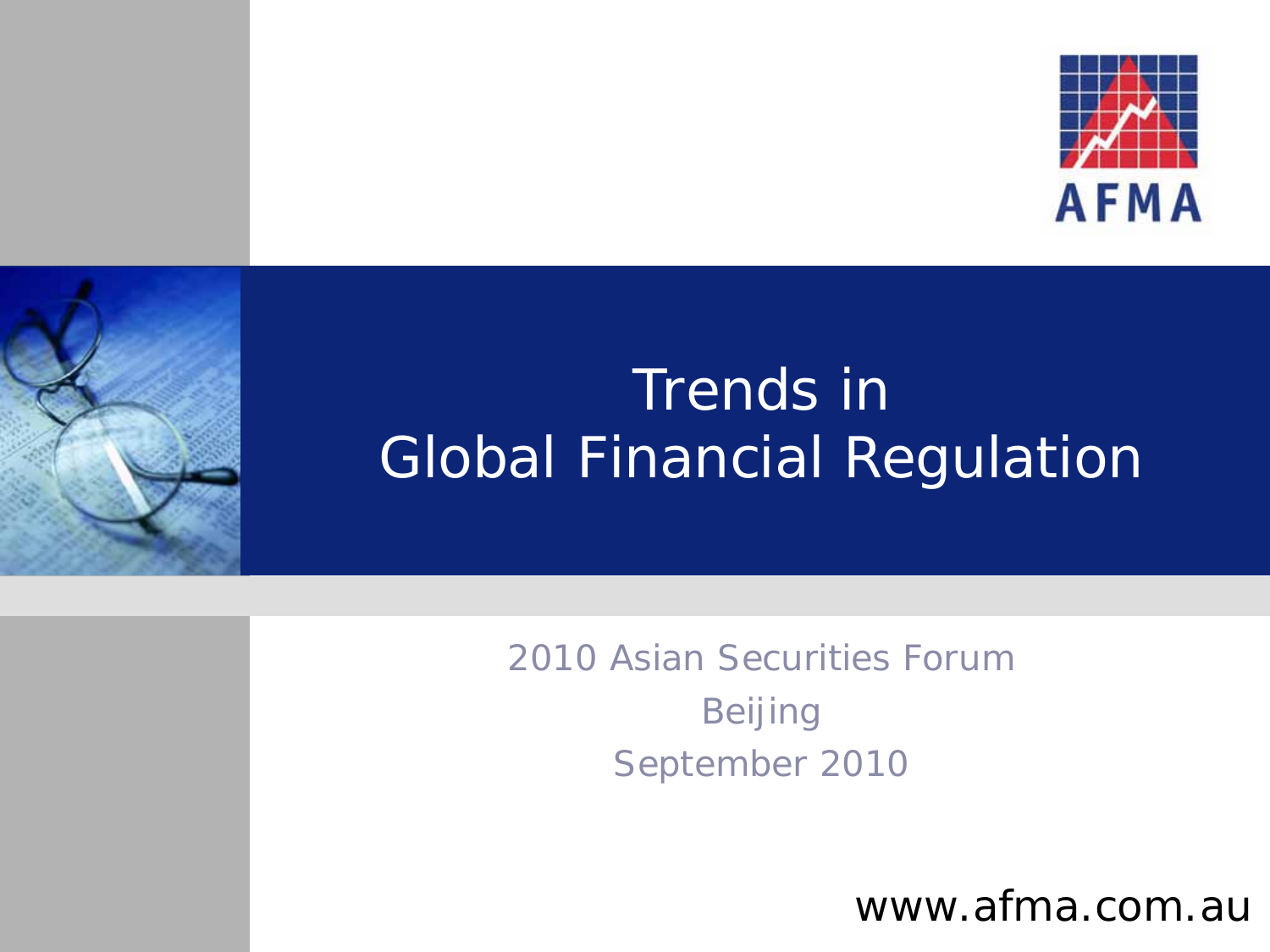



Source: FSB 2009a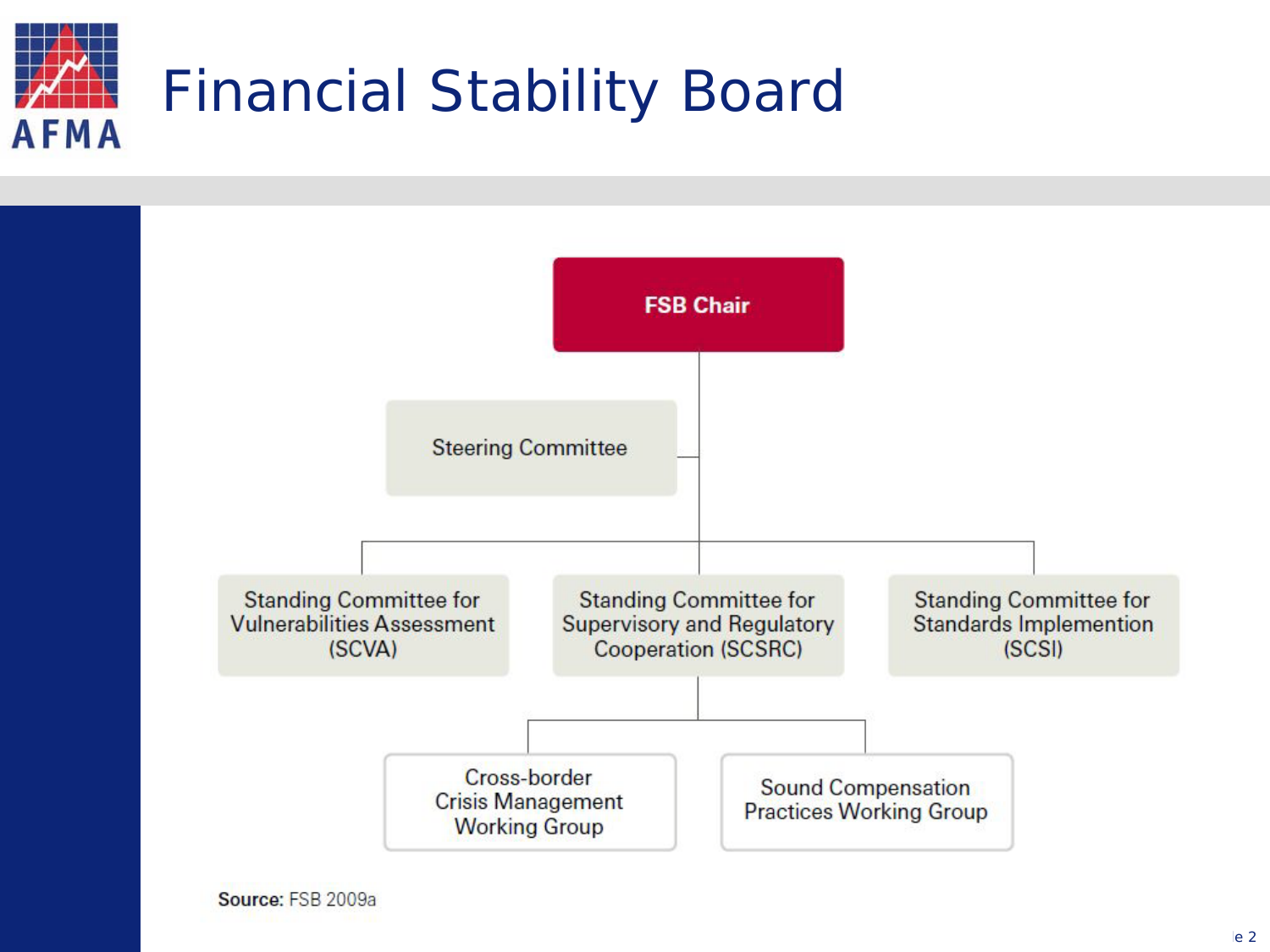

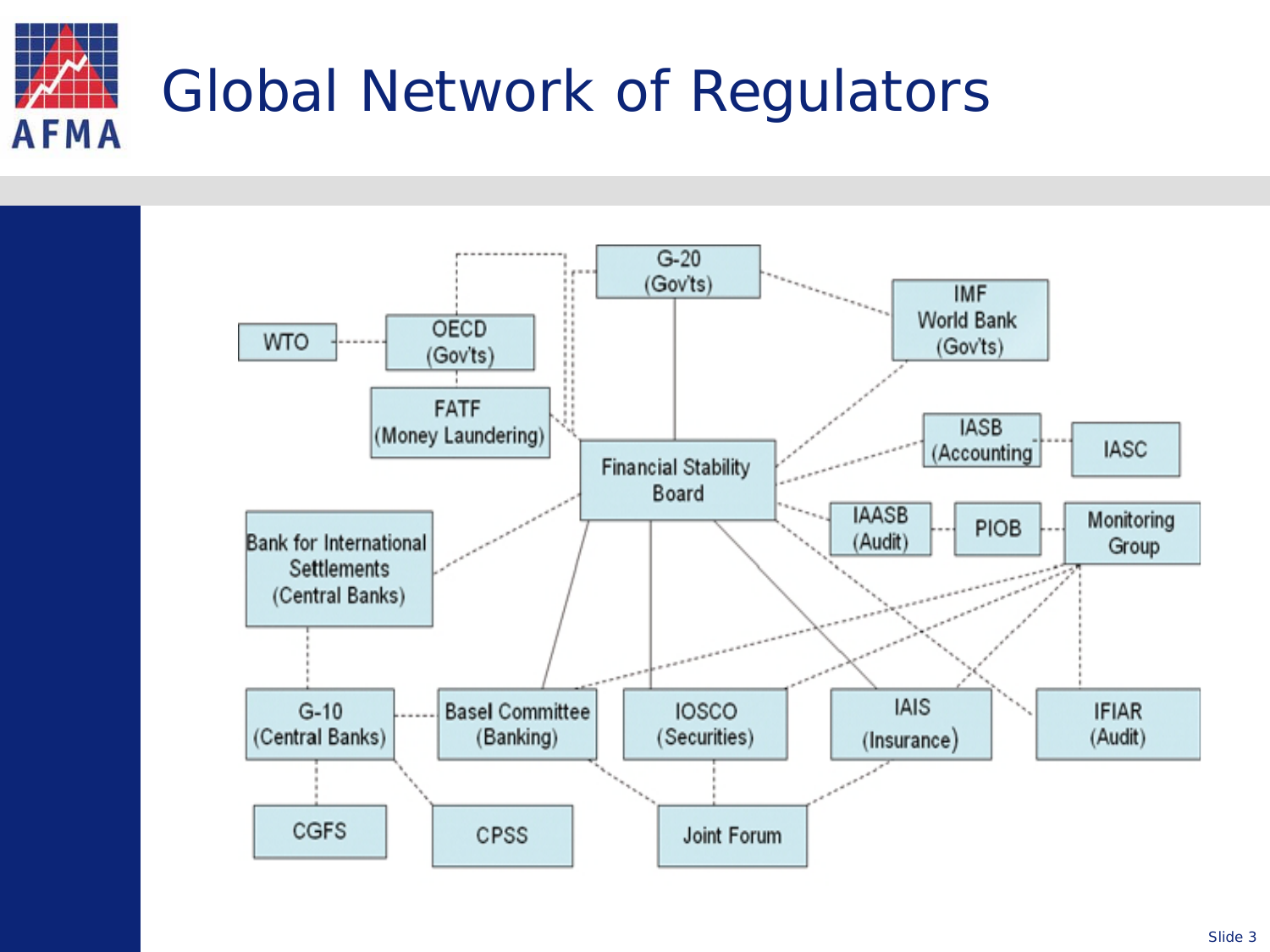

## Reform Summary

| Governance and compensation                                                                                                                                                                                                                                                                   | Reducing contagion and                                                                                                                                                                                                         | Development of supervisory                                                                                                                                                                                                                                                                                       |
|-----------------------------------------------------------------------------------------------------------------------------------------------------------------------------------------------------------------------------------------------------------------------------------------------|--------------------------------------------------------------------------------------------------------------------------------------------------------------------------------------------------------------------------------|------------------------------------------------------------------------------------------------------------------------------------------------------------------------------------------------------------------------------------------------------------------------------------------------------------------|
| standards in conjunction with BCBS                                                                                                                                                                                                                                                            | developing infrastructure to<br>manage systemic risk                                                                                                                                                                           | colleges across all regulated<br>components                                                                                                                                                                                                                                                                      |
| <b>Institutional Regulation</b>                                                                                                                                                                                                                                                               | <b>Product &amp; Market Regulation</b>                                                                                                                                                                                         | <b>Related Standards</b>                                                                                                                                                                                                                                                                                         |
| Capital enhancements including<br>the redefinition of Tier 1 capital<br>and harmonisation of capital<br>definition across jurisdictions.                                                                                                                                                      | <b>Regulation of securitisation</b><br>products including due diligence<br>and disclosure, mandated skin in<br>the game and tight issuer<br>requirements including matters<br>relating to each issue (on an<br>ongoing basis). | <b>Accounting standards</b><br>enhancement include review of fair<br>value measurement and lending<br>activities and use of expected loss<br>provisioning (in conjunction with<br>institutional capital requirements)<br>and development of convergent<br>approaches to netting rules and<br>treatment of repos. |
| Procyclicality measures including<br>the use of minimum capital buffers,<br>forward looking provisioning and<br>capital conservation                                                                                                                                                          | Regulatory oversight of hedge<br>funds and/or fund managers<br>including mandatory registration,<br>ongoing regulation, provision of<br>data and disclosure<br>requirements                                                    | Insurance Standards include better<br>coordination and information<br>sharing between prudential<br>regulators and developing a whole<br>of group approach to insurance.                                                                                                                                         |
| Liquidity tools including the<br>liquidity coverage ratio and net<br>stable funding ratio                                                                                                                                                                                                     | Development of international<br>standards for exchanges and<br>central clearing parties                                                                                                                                        |                                                                                                                                                                                                                                                                                                                  |
| Macroprudential/systemic risk<br>strategies, which may include<br>additional prudential regulation for<br>institutions of systemic<br>importance, limits on size of<br>institutions, taxing institutions<br>according to size, revision of<br>internal structures or prohibited<br>activities | Special purpose entities<br>regulation including prudential<br>regulation, disclosure<br>requirements, monitoring and<br>identification of systemic<br>weaknesses                                                              |                                                                                                                                                                                                                                                                                                                  |
| <b>Cross border resolution</b>                                                                                                                                                                                                                                                                | Point of sale regulation for retail<br>investors                                                                                                                                                                               |                                                                                                                                                                                                                                                                                                                  |
| Monitoring and data provisioning                                                                                                                                                                                                                                                              |                                                                                                                                                                                                                                |                                                                                                                                                                                                                                                                                                                  |